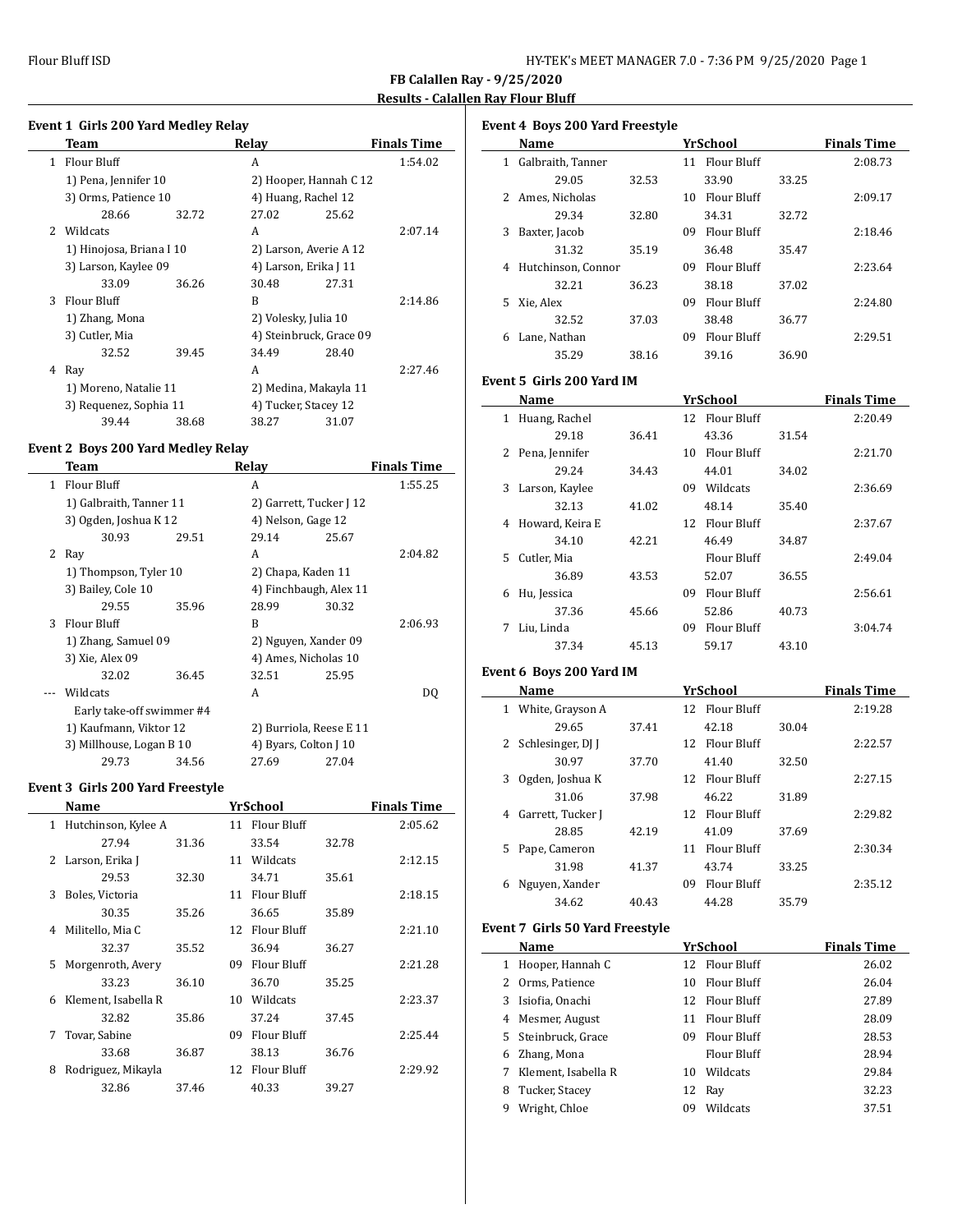$\overline{\phantom{0}}$ 

 $\overline{a}$ 

|      | (Event 7 Girls 50 Yard Freestyle)     |       |     |                    |                    |  |  |
|------|---------------------------------------|-------|-----|--------------------|--------------------|--|--|
|      | Name                                  |       |     | <b>YrSchool</b>    | <b>Finals Time</b> |  |  |
| 10   | De La Garza, Sierra                   |       |     | 10 Ray             | 37.66              |  |  |
| 11   | Lopez, Esparanza                      |       | 11  | Wildcats           | 40.76              |  |  |
| 12   | Swope, Arilyn                         |       | 9   | Ray                | 41.33              |  |  |
| 13   | Alingasa, Jewel                       |       | 9   | Ray                | 43.63              |  |  |
| 14   | Vidal, Gabrielle                      |       | 9   | Ray                | 44.32              |  |  |
| 15   | Moreno-Arispe, Dakota                 |       | 9   | Ray                | 45.06              |  |  |
|      | <b>Event 8 Boys 50 Yard Freestyle</b> |       |     |                    |                    |  |  |
|      | Name                                  |       |     | YrSchool           | <b>Finals Time</b> |  |  |
|      | 1 Ainsworth, Cameron                  |       |     | 11 Flour Bluff     | 24.39              |  |  |
|      | 2 Kaufmann, Viktor                    |       |     | 12 Wildcats        | 25.26              |  |  |
| 3    | Nelson, Gage                          |       |     | 12 Flour Bluff     | 25.49              |  |  |
| 4    | Zhang, Samuel                         |       |     | 09 Flour Bluff     | 26.75              |  |  |
| 5    | Bailey, Cole                          |       |     | 10 Ray             | 27.44              |  |  |
| 6    | Siver, Grayson                        |       |     | 10 Flour Bluff     | 27.60              |  |  |
| 7    | Palm, Robbie                          |       |     | 11 Flour Bluff     | 27.76              |  |  |
| 8    | Morales, Lean                         |       |     | 10 Ray             | 27.95              |  |  |
| 9    | Castaneda, AJ J                       |       | 12  | Wildcats           | 29.03              |  |  |
| 10   | Finchbaugh, Alex                      |       |     | 11 Ray             | 30.31              |  |  |
| 11   | Djilali, Jamal                        |       |     | <b>Flour Bluff</b> | 30.59              |  |  |
| 12   | Moreno, Drago                         |       |     | 9 Ray              | 36.27              |  |  |
| 13   | Wilson, Jayden                        |       | 9   | Ray                | 46.76              |  |  |
| ---  | Salinas, Roberto                      |       |     | 12 Wildcats        | NS                 |  |  |
|      | Event 11 Girls 100 Yard Butterfly     |       |     |                    |                    |  |  |
|      | Name                                  |       |     | <b>YrSchool</b>    | <b>Finals Time</b> |  |  |
|      | 1 Huang, Rachel                       |       |     | 12 Flour Bluff     | 1:03.21            |  |  |
|      | 29.46                                 | 33.75 |     |                    |                    |  |  |
| 2    | Orms, Patience                        |       | 10  | <b>Flour Bluff</b> | 1:05.36            |  |  |
|      | 30.22                                 | 35.14 |     |                    |                    |  |  |
| 3    | Ferguson, Cynthia                     |       | 12  | Flour Bluff        | 1:06.72            |  |  |
|      | 30.60                                 | 36.12 |     |                    |                    |  |  |
| 4    | Isiofia, Onachi                       |       |     | 12 Flour Bluff     | 1:08.00            |  |  |
|      | 31.25                                 | 36.75 |     |                    |                    |  |  |
| $*5$ | Hinojosa, Briana I                    |       |     | 10 Wildcats        | 1:13.71            |  |  |
|      | 33.19                                 | 40.52 |     |                    |                    |  |  |
| $*5$ | Larson, Kaylee                        |       | 09. | Wildcats           | 1:13.71            |  |  |
|      | 33.38                                 | 40.33 |     |                    |                    |  |  |
| 7    | Cutler, Mia                           |       |     | <b>Flour Bluff</b> | 1:22.48            |  |  |
|      | 37.77                                 | 44.71 |     |                    |                    |  |  |
|      | Garcia, Anika                         |       |     | 08 Flour Bluff     | DQ                 |  |  |
|      | One hand touch                        |       |     |                    |                    |  |  |
|      | 38.92                                 | 47.63 |     |                    |                    |  |  |
|      | Event 12 Boys 100 Yard Butterfly      |       |     |                    |                    |  |  |
|      | Name                                  |       |     | YrSchool           | <b>Finals Time</b> |  |  |
| 1    | Ainsworth, Cameron                    |       |     | 11 Flour Bluff     | 58.74              |  |  |
|      | 26.96                                 | 31.78 |     |                    |                    |  |  |
| 2    | Nelson, Gage                          |       |     | 12 Flour Bluff     | 1:06.01            |  |  |

31.03 34.98

30.77 36.01

34.36 42.52

3 Ogden, Joshua K 12 Flour Bluff 1:06.78

4 Xie, Alex 09 Flour Bluff 1:16.88

| Event 13  Girls 100 Yard Freestyle |                     |       |    |                    |                    |  |
|------------------------------------|---------------------|-------|----|--------------------|--------------------|--|
|                                    | Name                |       |    | YrSchool           | <b>Finals Time</b> |  |
|                                    | 1 Hooper, Hannah C  |       |    | 12 Flour Bluff     | 55.55              |  |
|                                    | 26.85               | 28.70 |    |                    |                    |  |
| 2                                  | Hutchinson, Kylee A |       |    | 11 Flour Bluff     | 58.07              |  |
|                                    | 28.14               | 29.93 |    |                    |                    |  |
| 3                                  | Larson, Averie A    |       |    | 12 Wildcats        | 1:00.90            |  |
|                                    | 28.64               | 32.26 |    |                    |                    |  |
| 4                                  | Rioux, Olivia I     |       | 12 | Flour Bluff        | 1:01.30            |  |
|                                    | 29.70               | 31.60 |    |                    |                    |  |
| 5                                  | Steinbruck, Grace   |       | 09 | Flour Bluff        | 1:01.60            |  |
|                                    | 29.05               | 32.55 |    |                    |                    |  |
| 6                                  | Martin, Christabel  |       | 10 | Flour Bluff        | 1:02.03            |  |
|                                    | 30.01               | 32.02 |    |                    |                    |  |
| 7                                  | Garza, Grace        |       | 10 | <b>Flour Bluff</b> | 1:06.62            |  |
|                                    | 32.12               | 34.50 |    |                    |                    |  |
| 8                                  | Medina, Makayla     |       |    | 11 Ray             | 1:11.79            |  |
|                                    | 33.97               | 37.82 |    |                    |                    |  |
| 9                                  | Moreno, Natalie     |       |    | 11 Ray             | 1:12.80            |  |
|                                    | 33.75               | 39.05 |    |                    |                    |  |
| 10                                 | Tucker, Stacey      |       |    | 12 Ray             | 1:14.76            |  |
|                                    | 36.58               | 38.18 |    |                    |                    |  |
| 11                                 | Castillo, Sarah     |       |    | 12 Ray             | 1:18.38            |  |
|                                    | 34.50               | 43.88 |    |                    |                    |  |
|                                    | 12 Sanchez, Sadie   |       |    | 11 Ray             | 1:22.02            |  |
|                                    | 38.02               | 44.00 |    |                    |                    |  |
| 13                                 | Quintero, Ashlynn   |       | 11 | Ray                | 1:28.32            |  |
|                                    | 40.71               | 47.61 |    |                    |                    |  |

## **Event 14 Boys 100 Yard Freestyle**

|    | Name                 |       |    | YrSchool           | <b>Finals Time</b> |
|----|----------------------|-------|----|--------------------|--------------------|
|    | 1 Galbraith, Tanner  |       |    | 11 Flour Bluff     | 56.71              |
|    | 27.48                | 29.23 |    |                    |                    |
| 2  | Pape, Cameron        |       |    | 11 Flour Bluff     | 57.27              |
|    | 26.72                | 30.55 |    |                    |                    |
| 3  | Kaufmann, Viktor     |       |    | 12 Wildcats        | 57.34              |
|    | 27.54                | 29.80 |    |                    |                    |
|    | 4 Millhouse, Logan B |       | 10 | Wildcats           | 58.08              |
|    | 27.57                | 30.51 |    |                    |                    |
| 5. | Thompson, Tyler      |       | 10 | Ray                | 58.76              |
|    | 28.44                | 30.32 |    |                    |                    |
| 6  | Chapa, Kaden         |       |    | 11 Ray             | 1:01.80            |
|    | 28.85                | 32.95 |    |                    |                    |
| 7  | Baxter, Jacob        |       | 09 | <b>Flour Bluff</b> | 1:02.12            |
|    | 30.07                | 32.05 |    |                    |                    |
| 8  | Palm, Robbie         |       | 11 | Flour Bluff        | 1:02.59            |
|    | 29.36                | 33.23 |    |                    |                    |
| 9  | Byars, Colton J      |       |    | 10 Wildcats        | 1:04.04            |
|    | 30.51                | 33.53 |    |                    |                    |
| 10 | Russell, William     |       | 10 | Wildcats           | 1:08.14            |
|    | 32.57                | 35.57 |    |                    |                    |
| 11 | Munoz, Matthew       |       | 9  | Ray                | 1:17.46            |
|    | 36.30                | 41.16 |    |                    |                    |
|    | Ciardelli, Shane     |       | 09 | Flour Bluff        | DQ                 |
|    | No touch on turn     |       |    |                    |                    |
|    | 30.56                | 36.04 |    |                    |                    |
|    | Salinas, Roberto     |       |    | 12 Wildcats        | <b>XNS</b>         |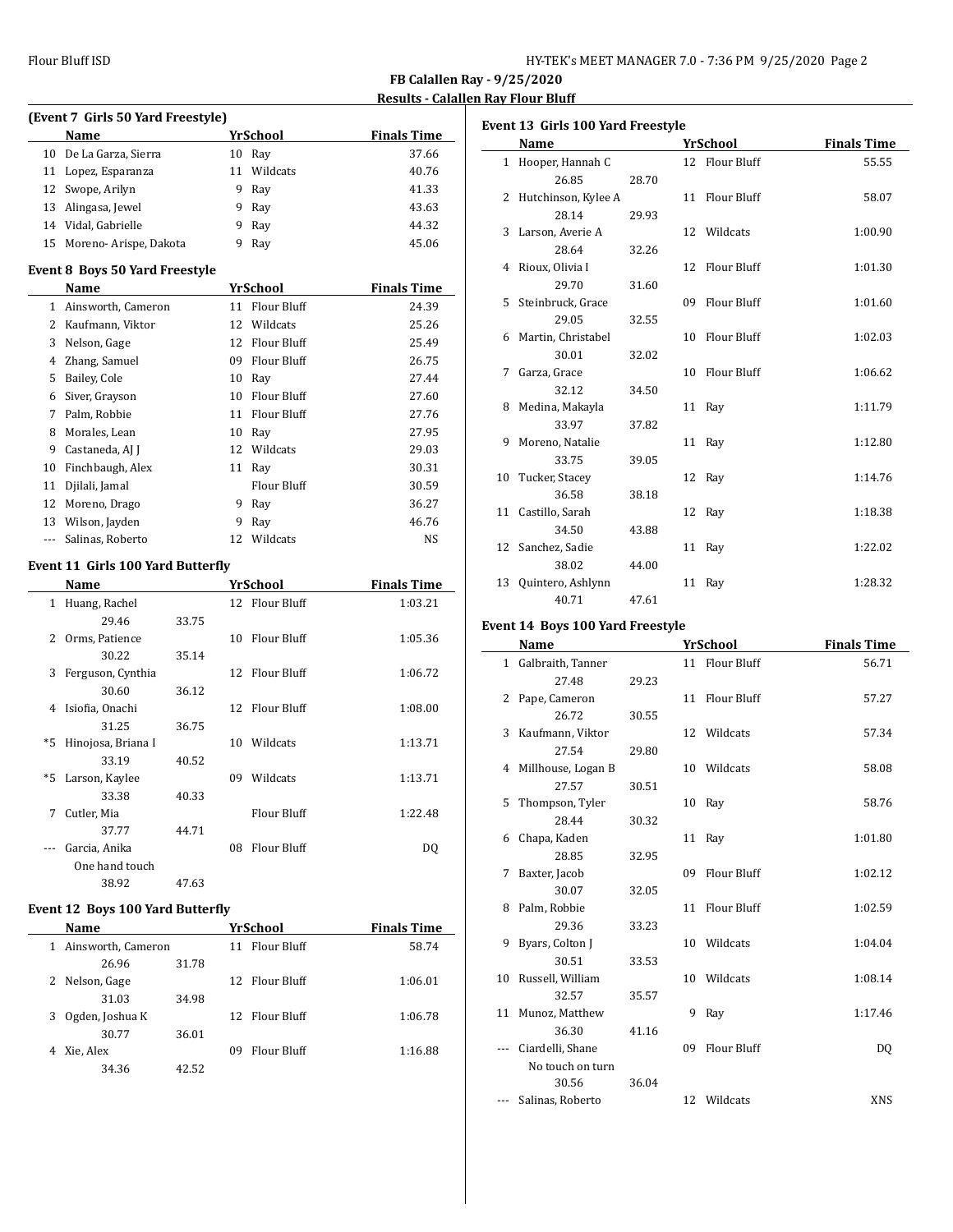$\overline{a}$ 

 $\overline{a}$ 

### **Event 15 Girls 500 Yard Freestyle Name** *YrSchool* **<b>Finals Time** 1 Larson, Erika J 11 Wildcats 6:16.53 31.87 35.93 37.50 39.01 39.11 39.09 38.97 39.29 38.67 37.09 2 Mesmer, August 11 Flour Bluff 6:41.14 34.22 39.65 40.53 41.38 42.33 40.21 41.23 42.51 40.99 38.09 3 Rodriguez, Mikayla 12 Flour Bluff 6:49.73 34.51 39.08 41.45 41.50 41.71 41.57 41.95 42.06 43.68 42.22 4 Garcia, Anika 08 Flour Bluff 6:59.76 35.81 40.29 42.77 42.75 43.08 43.73 43.84 43.37 43.76 40.36 5 Liu, Linda 09 Flour Bluff 7:29.11 38.80 44.46 44.56 44.35 45.90 46.75 46.86 47.16 46.68 43.59

#### **Event 16 Boys 500 Yard Freestyle**

| <b>Name</b>         |       | <b>Finals Time</b> |       |         |
|---------------------|-------|--------------------|-------|---------|
| Lane, Nathan        |       | Flour Bluff<br>09  |       | 6:42.81 |
| 38.17               | 41.57 | 42.33              | 41.62 |         |
| 41.87               | 41.02 | 40.87              | 39.91 |         |
| 39.35               | 36.10 |                    |       |         |
| Djilali, Jamal<br>2 |       | Flour Bluff        |       | 6:43.41 |
| 37.32               | 41.45 | 42.49              | 42.29 |         |
| 41.40               | 41.86 | 41.79              | 39.43 |         |
| 39.20               | 36.18 |                    |       |         |

#### **Event 17 Girls 200 Yard Freestyle Relay**

|               | Team                      |       | Relay                   |       | <b>Finals Time</b> |
|---------------|---------------------------|-------|-------------------------|-------|--------------------|
| $\mathbf{1}$  | <b>Flour Bluff</b>        |       | A                       |       | 1:43.76            |
|               | 1) Hutchinson, Kylee A 11 |       | 2) Hooper, Hannah C 12  |       |                    |
|               | 3) Orms, Patience 10      |       | 4) Huang, Rachel 12     |       |                    |
|               | 26.28                     | 25.92 | 25.93                   | 25.63 |                    |
| $\mathcal{L}$ | Flour Bluff               |       | B                       |       | 1:54.05            |
|               | 1) Ferguson, Cynthia 12   |       | 2) Isiofia, Onachi 12   |       |                    |
|               | 3) Martin, Christabel 10  |       | 4) Volesky, Julia 10    |       |                    |
|               | 27.80                     | 28.35 | 28.07                   | 29.83 |                    |
| 3             | Wildcats                  |       | A                       |       | 1:56.22            |
|               | 1) Klement, Isabella R 10 |       | 2) Larson, Averie A 12  |       |                    |
|               | 3) Larson, Kaylee 09      |       | 4) Larson, Erika J 11   |       |                    |
|               | 29.02                     | 28.62 | 30.34                   | 28.24 |                    |
| 4             | Ray                       |       | B                       |       | 2:27.89            |
|               | 1) Castillo, Sarah 12     |       | 2) Sanchez, Sadie 11    |       |                    |
|               | 3) De La Garza, Sierra 10 |       | 4) Quintero, Ashlynn 11 |       |                    |
|               | 38.19                     | 37.46 | 36.76                   | 35.48 |                    |
|               | Ray                       |       | A                       |       | DO.                |
|               | Early take-off swimmer #2 |       |                         |       |                    |
|               | 1) Tucker, Stacey 12      |       | 2) Moreno, Natalie 11   |       |                    |
|               | 3) Medina, Makayla 11     |       | 4) Requenez, Sophia 11  |       |                    |
|               | 32.56                     | 30.82 | 33.85                   | 33.10 |                    |
|               |                           |       |                         |       |                    |

| Event 18 Boys 200 Yard Freestyle Relay |                          |       |                     |                         |                    |
|----------------------------------------|--------------------------|-------|---------------------|-------------------------|--------------------|
|                                        | Team                     |       | Relay               |                         | <b>Finals Time</b> |
| $\mathbf{1}$                           | Flour Bluff              |       | A                   |                         | 1:40.03            |
|                                        | 1) Ainsworth, Cameron 11 |       |                     | 2) Garrett, Tucker J 12 |                    |
|                                        | 3) Nelson, Gage 12       |       |                     | 4) White, Grayson A 12  |                    |
|                                        | 24.68                    | 24.75 | 25.99               | 24.61                   |                    |
| 2                                      | Wildcats                 |       | A                   |                         | 1:46.84            |
|                                        | 1) Byars, Colton J 10    |       |                     | 2) Burriola, Reese E 11 |                    |
|                                        | 3) Millhouse, Logan B 10 |       |                     | 4) Kaufmann, Viktor 12  |                    |
|                                        | 27.55                    | 28.19 | 26.16               | 24.94                   |                    |
| 3                                      | <b>Flour Bluff</b>       |       | R                   |                         | 1:47.62            |
|                                        | 1) Palm, Robbie 11       |       |                     | 2) Pape, Cameron 11     |                    |
|                                        | 3) Schlesinger, DJ J 12  |       |                     | 4) Nguyen, Xander 09    |                    |
|                                        | 28.37                    | 25.43 | 26.03               | 27.79                   |                    |
| 4                                      | Ray                      |       | A                   |                         | 1:48.55            |
|                                        | 1) Bailey, Cole 10       |       |                     | 2) Finchbaugh, Alex 11  |                    |
|                                        | 3) Thompson, Tyler 10    |       | 4) Chapa, Kaden 11  |                         |                    |
|                                        | 25.62                    | 29.65 | 27.07               | 26.21                   |                    |
| 5.                                     | Ray                      |       | R                   |                         | 2:24.01            |
|                                        | 1) Morales, Lean 10      |       |                     | 2) Moreno, Drago 9      |                    |
|                                        | 3) Munoz, Matthew 9      |       | 4) Wilson, Jayden 9 |                         |                    |
|                                        | 33.05                    | 47.78 | 35.30               | 27.88                   |                    |

## **Event 19 Girls 100 Yard Backstroke**

|              | Name                                     |       |    | <b>YrSchool</b>    | <b>Finals Time</b> |
|--------------|------------------------------------------|-------|----|--------------------|--------------------|
| $\mathbf{1}$ | Martin, Christabel                       |       |    | 10 Flour Bluff     | 1:06.84            |
|              | 32.65                                    | 34.19 |    |                    |                    |
| 2            | Zhang, Mona                              |       |    | <b>Flour Bluff</b> | 1:08.64            |
|              | 33.03                                    | 35.61 |    |                    |                    |
| 3            | Hinojosa, Briana I                       |       | 10 | Wildcats           | 1:11.12            |
|              | 34.07                                    | 37.05 |    |                    |                    |
| 4            | Boles, Victoria                          |       | 11 | <b>Flour Bluff</b> | 1:15.30            |
|              | 35.85                                    | 39.45 |    |                    |                    |
| 5            | Tovar, Sabine                            |       | 09 | Flour Bluff        | 1:19.49            |
|              | 38.53                                    | 40.96 |    |                    |                    |
| 6            | Morgenroth, Avery                        |       | 09 | Flour Bluff        | 1:26.51            |
|              | 42.09                                    | 44.42 |    |                    |                    |
| 7            | Moreno, Natalie                          |       |    | 11 Ray             | 1:31.40            |
|              | 42.96                                    | 48.44 |    |                    |                    |
| 8            | Requenez, Sophia                         |       | 11 | Ray                | 1:43.71            |
|              | 1:43.72                                  |       |    |                    |                    |
| 9            | Lopez, Esparanza                         |       |    | 11 Wildcats        | 1:57.77            |
|              | 1:58.80                                  |       |    |                    |                    |
|              | Wright, Chloe                            |       |    | 09 Wildcats        | DQ                 |
|              | Shoulders past vertical toward breast    |       |    |                    |                    |
|              | 2:01.82                                  |       |    |                    |                    |
|              | Pena, Jennifer                           |       |    | 10 Flour Bluff     | DO.                |
|              | Multiple strokes past vertical at turn   |       |    |                    |                    |
|              | 29.24                                    | 32.11 |    |                    |                    |
| ---          | Castillo, Sarah                          |       | 12 | Ray                | NS.                |
| $- - -$      | De La Garza, Sierra                      |       | 10 | Ray                | NS.                |
| ---          | Swope, Arilyn                            |       | 9  | Ray                | NS                 |
| ---          | Vidal, Gabrielle                         |       | 9  | Ray                | <b>NS</b>          |
|              | <b>Event 20 Boys 100 Yard Backstroke</b> |       |    |                    |                    |
|              | <b>Name</b>                              |       |    | <b>YrSchool</b>    | <b>Finals Time</b> |
| $\mathbf{1}$ | Zhang, Samuel                            |       | 09 | Flour Bluff        | 1:07.86            |
|              | 32.95                                    | 34.91 |    |                    |                    |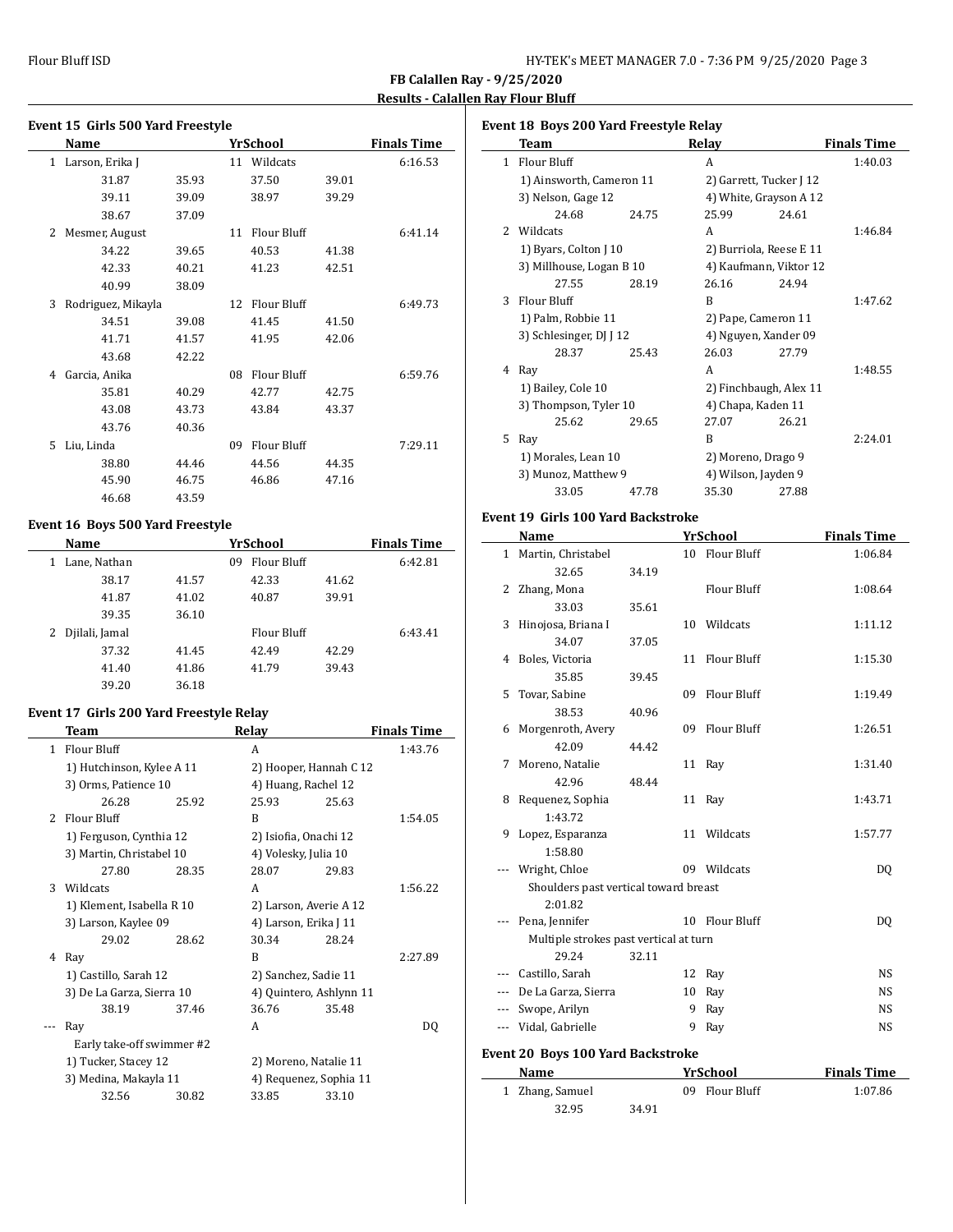| (Event 20 Boys 100 Yard Backstroke) |                                       |         |    |                    |                    |  |
|-------------------------------------|---------------------------------------|---------|----|--------------------|--------------------|--|
|                                     | Name                                  |         |    | YrSchool           | <b>Finals Time</b> |  |
| 2                                   | Millhouse, Logan B                    |         |    | 10 Wildcats        | 1:07.89            |  |
|                                     | 31.97                                 | 35.92   |    |                    |                    |  |
| 3                                   | Thompson, Tyler                       |         | 10 | Ray                | 1:11.59            |  |
|                                     | 34.23                                 | 37.36   |    |                    |                    |  |
| 4                                   | Siver, Grayson                        |         | 10 | <b>Flour Bluff</b> | 1:14.43            |  |
|                                     | 36.58                                 | 37.85   |    |                    |                    |  |
| 5.                                  | Russell, William                      |         | 10 | Wildcats           | 1:30.69            |  |
|                                     | 44.32                                 | 46.37   |    |                    |                    |  |
| $---$                               | Ciardelli, Shane                      |         | 09 | Flour Bluff        | DQ                 |  |
|                                     | No touch at turn                      |         |    |                    |                    |  |
|                                     | 1:26.57                               |         |    |                    |                    |  |
| $\cdots$                            | Wilson, Jayden                        |         | 9  | Ray                | DO.                |  |
|                                     | Shoulders past vertical toward breast |         |    |                    |                    |  |
|                                     | 1:04.34                               | 1:07.37 |    |                    |                    |  |
| $---$                               | Moreno, Drago                         |         | 9  | Ray                | DQ                 |  |
|                                     | Shoulders past vertical toward breast |         |    |                    |                    |  |
|                                     | 53.98                                 | 1:02.93 |    |                    |                    |  |

#### **Event 21 Girls 100 Yard Breaststroke**

|          | Name               |         |    | <b>YrSchool</b>    | <b>Finals Time</b> |
|----------|--------------------|---------|----|--------------------|--------------------|
|          | 1 Larson, Averie A |         |    | 12 Wildcats        | 1:19.54            |
|          | 36.94              | 42.60   |    |                    |                    |
| 2        | Militello, Mia C   |         |    | 12 Flour Bluff     | 1:19.64            |
|          | 37.88              | 41.76   |    |                    |                    |
| 3        | Volesky, Julia     |         | 10 | Flour Bluff        | 1:25.12            |
|          | 39.95              | 45.17   |    |                    |                    |
| 4        | Lee, Alivia        |         | 10 | <b>Flour Bluff</b> | 1:27.28            |
|          | 41.45              | 45.83   |    |                    |                    |
| 5        | Medina, Makayla    |         |    | 11 Ray             | 1:30.18            |
|          | 41.83              | 48.35   |    |                    |                    |
| 6        | Rioux, Olivia I    |         |    | 12 Flour Bluff     | 1:30.51            |
|          | 43.84              | 46.67   |    |                    |                    |
| 7        | Garza, Grace       |         | 10 | <b>Flour Bluff</b> | 1:33.12            |
|          | 43.53              | 49.59   |    |                    |                    |
| 8        | Hu, Jessica        |         | 09 | <b>Flour Bluff</b> | 1:35.28            |
|          | 44.08              | 51.20   |    |                    |                    |
| 9        | Requenez, Sophia   |         |    | 11 Ray             | 1:54.30            |
|          | 55.59              | 58.71   |    |                    |                    |
| $\cdots$ | Sanchez, Sadie     |         |    | 11 Ray             | DQ                 |
|          | Scissors kick      |         |    |                    |                    |
|          | 1:04.39            | 1:27.85 |    |                    |                    |
|          | Quintero, Ashlynn  |         |    | 11 Ray             | <b>NS</b>          |
|          |                    |         |    |                    |                    |

## **Event 22 Boys 100 Yard Breaststroke**

|    | Name                |       | YrSchool          | <b>Finals Time</b> |
|----|---------------------|-------|-------------------|--------------------|
| 1  | Garrett, Tucker J   |       | 12 Flour Bluff    | 1:06.92            |
|    | 30.66               | 36.26 |                   |                    |
|    | 2 Schlesinger, DJ J |       | 12 Flour Bluff    | 1:11.67            |
|    | 33.71               | 37.96 |                   |                    |
| 3  | Ames, Nicholas      |       | Flour Bluff<br>10 | 1:13.65            |
|    | 34.91               | 38.74 |                   |                    |
| 4  | White, Grayson A    |       | 12 Flour Bluff    | 1:14.44            |
|    | 34.52               | 39.92 |                   |                    |
| 5. | Burriola, Reese E   |       | Wildcats<br>11    | 1:20.66            |
|    | 37.71               | 42.95 |                   |                    |
|    |                     |       |                   |                    |

| 6  | Morales, Lean      |       |    | 10 Ray      | 1:20.72 |
|----|--------------------|-------|----|-------------|---------|
|    | 38.26              | 42.46 |    |             |         |
| 7  | Chapa, Kaden       |       | 11 | Ray         | 1:22.78 |
|    | 38.45              | 44.33 |    |             |         |
| 8  | Bailey, Cole       |       | 10 | Ray         | 1:23.21 |
|    | 37.79              | 45.42 |    |             |         |
| 9  | Hutchinson, Connor |       | 09 | Flour Bluff | 1:25.70 |
|    | 40.78              | 44.92 |    |             |         |
| 10 | Castaneda, AJ J    |       |    | 12 Wildcats | 1:33.16 |
|    | 40.42              | 52.74 |    |             |         |
|    | Finchbaugh, Alex   |       | 11 | Ray         | DQ      |
|    | Alternating Kick   |       |    |             |         |
|    | 43.58              | 47.27 |    |             |         |
|    | Nguyen, Xander     |       | 09 | Flour Bluff | DQ      |
|    | Scissors kick      |       |    |             |         |
|    | 38.41              | 42.37 |    |             |         |
|    | Munoz, Matthew     |       | 9  | Ray         | NS      |

#### **Event 23 Girls 400 Yard Freestyle Relay**

| Team        |                     | Relav                                                                                                                                                         |         | <b>Finals Time</b>                                                                                                                           |
|-------------|---------------------|---------------------------------------------------------------------------------------------------------------------------------------------------------------|---------|----------------------------------------------------------------------------------------------------------------------------------------------|
| Flour Bluff |                     | A                                                                                                                                                             |         | 4:02.35                                                                                                                                      |
|             |                     |                                                                                                                                                               |         |                                                                                                                                              |
|             |                     |                                                                                                                                                               |         |                                                                                                                                              |
| 27.85       | 57.80               | 27.59                                                                                                                                                         | 58.69   |                                                                                                                                              |
| 30.68       | 1:04.12             | 29.20                                                                                                                                                         | 1:01.74 |                                                                                                                                              |
|             |                     | B                                                                                                                                                             |         | 4:09.93                                                                                                                                      |
|             |                     |                                                                                                                                                               |         |                                                                                                                                              |
|             |                     |                                                                                                                                                               |         |                                                                                                                                              |
| 29.35       | 1:01.91             | 30.01                                                                                                                                                         | 1:02.87 |                                                                                                                                              |
| 29.38       | 1:02.17             | 29.55                                                                                                                                                         | 1:02.98 |                                                                                                                                              |
| Ray         |                     | A                                                                                                                                                             |         | NS.                                                                                                                                          |
|             |                     |                                                                                                                                                               |         |                                                                                                                                              |
|             |                     |                                                                                                                                                               |         |                                                                                                                                              |
|             | 1.<br>2 Flour Bluff | 1) Hutchinson, Kylee A 11<br>3) Volesky, Julia 10<br>1) Steinbruck, Grace 09<br>3) Martin, Christabel 10<br>1) Alingasa, Jewel 9<br>3) De La Garza, Sierra 10 |         | 2) Pena, Jennifer 10<br>4) Isiofia, Onachi 12<br>2) Zhang, Mona<br>4) Boles, Victoria 11<br>2) Castillo, Sarah 12<br>4) Quintero, Ashlynn 11 |

## **Event 24 Boys 400 Yard Freestyle Relay**

|              | Team                     |         | Relay                |                         | <b>Finals Time</b> |
|--------------|--------------------------|---------|----------------------|-------------------------|--------------------|
| $\mathbf{1}$ | Flour Bluff              |         | A                    |                         | 3:46.98            |
|              | 1) Ainsworth, Cameron 11 |         |                      | 2) Galbraith, Tanner 11 |                    |
|              | 3) White, Grayson A 12   |         |                      | 4) Schlesinger, DJ J 12 |                    |
|              | 26.25                    | 54.38   | 26.87                | 57.78                   |                    |
|              | 26.39                    | 55.69   | 27.32                | 59.13                   |                    |
| $2^{\circ}$  | Flour Bluff              |         | B                    |                         | 4:01.90            |
|              | 1) Zhang, Samuel 09      |         | 2) Xie, Alex 09      |                         |                    |
|              | 3) Pape, Cameron 11      |         | 4) Ames, Nicholas 10 |                         |                    |
|              | 28.02                    | 59.38   | 29.98                | 1:04.70                 |                    |
|              | 26.49                    | 58.14   | 28.51                | 59.68                   |                    |
| 3            | Ray                      |         | A                    |                         | 5:43.57            |
|              | 1) Moreno, Drago 9       |         |                      | 2) Munoz, Matthew 9     |                    |
|              | 3) Wilson, Jayden 9      |         | 4) Morales, Lean 10  |                         |                    |
|              | 37.26                    | 1:20.43 | 50.77                | 1:51.50                 |                    |
|              | 37.11                    | 1:25.33 | 31.60                | 1:06.31                 |                    |

#### **Scores - Women**

| Women - Team Rankings - Through Event 24 |                                                                             |  |  |  |  |  |
|------------------------------------------|-----------------------------------------------------------------------------|--|--|--|--|--|
|                                          | 208                                                                         |  |  |  |  |  |
|                                          | 53                                                                          |  |  |  |  |  |
|                                          | 14                                                                          |  |  |  |  |  |
|                                          | 1. Flour Bluff High School<br>2. Calallen High School<br>3. Ray High School |  |  |  |  |  |